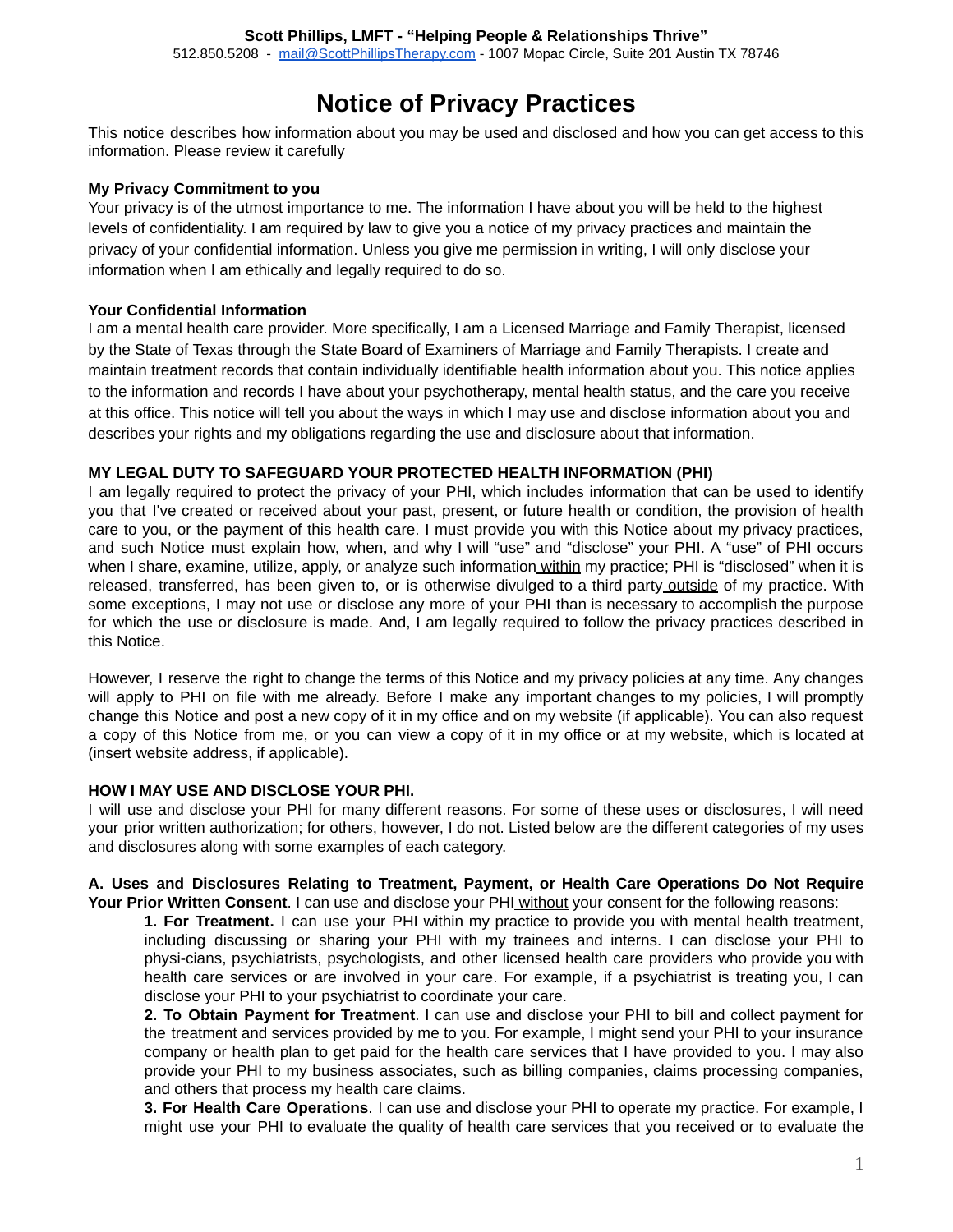#### **Scott Phillips, LMFT - "Helping People & Relationships Thrive"**

512.850.5208 - [mail@ScottPhillipsTherapy.com](mailto:mail@ScottPhillipsTherapy.com) - 1007 Mopac Circle, Suite 201 Austin TX 78746

 performance of the health care professionals who provided such services to you. I may also provide your PHI to my accountant, attorney, consultants, or others to further my health care operations.

 **4. Patient Incapacitation or Emergency.** I may also disclose your PHI to others without your consent if you are incapacitated or if an emergency exists. For example, your consent isn't required if you need emergency treatment, as long as I try to get your consent after treatment is rendered, or if I try to get your consent but you are unable to communicate with me (for example, if you are unconscious or in severe pain) and I think that you would consent to such treatment if you were able to do so.

 **B. Certain Other Uses and Disclosures Also Do Not Require Your Consent or Authorization** . I can use and disclose your PHI without your consent or authorization for the following reasons:

 1. When federal, state, or local laws require disclosure. For example, I may have to make a disclosure to applicable governmental officials when a law requires me to report information to government agencies and law enforcement personnel about victims of abuse or neglect.

 2. When judicial or administrative proceedings require disclosure. For example, if you are involved in a lawsuit or a claim for workers' compensation benefits, I may have to use or disclose your PHI in response to a court or administrative order. I may also have to use or disclose your PHI in response to a subpoena.

 3. When law enforcement requires disclosure. For example, I may have to use or disclose your PHI in response to a search warrant.

 4. When public health activities require disclosure. For example, I may have to use or disclose your PHI to report to a government official an adverse reaction that you have to a medication.

 5. When health oversight activities require disclosure. For example, I may have to provide information to assist the government in conducting an investigation or inspection of a health care provider or organization.

 6. To avert a serious threat to health or safety. For example, I may have to use or disclose your PHI to avert a serious threat to the health or safety of yourself or others. However, any such disclosures will only be made to someone able to prevent the threatened harm from occurring.

 7. For specialized government functions. If you are in the military, I may have to use or disclose your PHI for national security purposes, including protecting the President of the United States or conducting intelligence operations.

 8. To remind you about appointments and to inform you of health-related benefits or services. For example, I may have to use or disclose your PHI to remind you about your appointments, or to give you information about treatment alternatives, other health care services, or other health care benefits that I offer that may be of interest to you.

## **C. Certain Uses and Disclosures Require You to Have the Opportunity to Object.**

 **1. Disclosures to Family, Friends, or Others** . I may provide your PHI to a family member, friend, or other person that you indicate is involved in your care or the payment for your health care, unless you object in whole or in part. The opportunity to consent may be obtained retroactively in emergency situations.

 **D. Other Uses and Disclosures Require Your Prior Written Authorization** . In any other situation not described in sections III A, B, and C above, I will need your written authorization before using or disclosing any of your PHI. If you choose to sign an authorization to disclose your PHI, you can later revoke such authorization in writing to stop any future uses and disclosures (to the extent that I haven't taken any action in reliance on such authorization) of your PHI by me.

# **Your Privacy Rights**

 You have the right to request restrictions on certain uses and disclosures of health information about you such as those necessary to carry out treatment, payment, or health care operations. I am not required to agree to your requested restriction. If I do agree, I will maintain a written record of the agreed upon restriction.

 **A** . **The Right to Request Restrictions on My Uses and Disclosures** . You have the right to request restrictions or limitations on my uses or disclosures of your PHI to carry out my treatment, payment, or health care operations. You also have the right to request that I restrict or limit disclosures of your PHI to family members or friends or others involved in your care or who are financially responsible for your care. Please submit such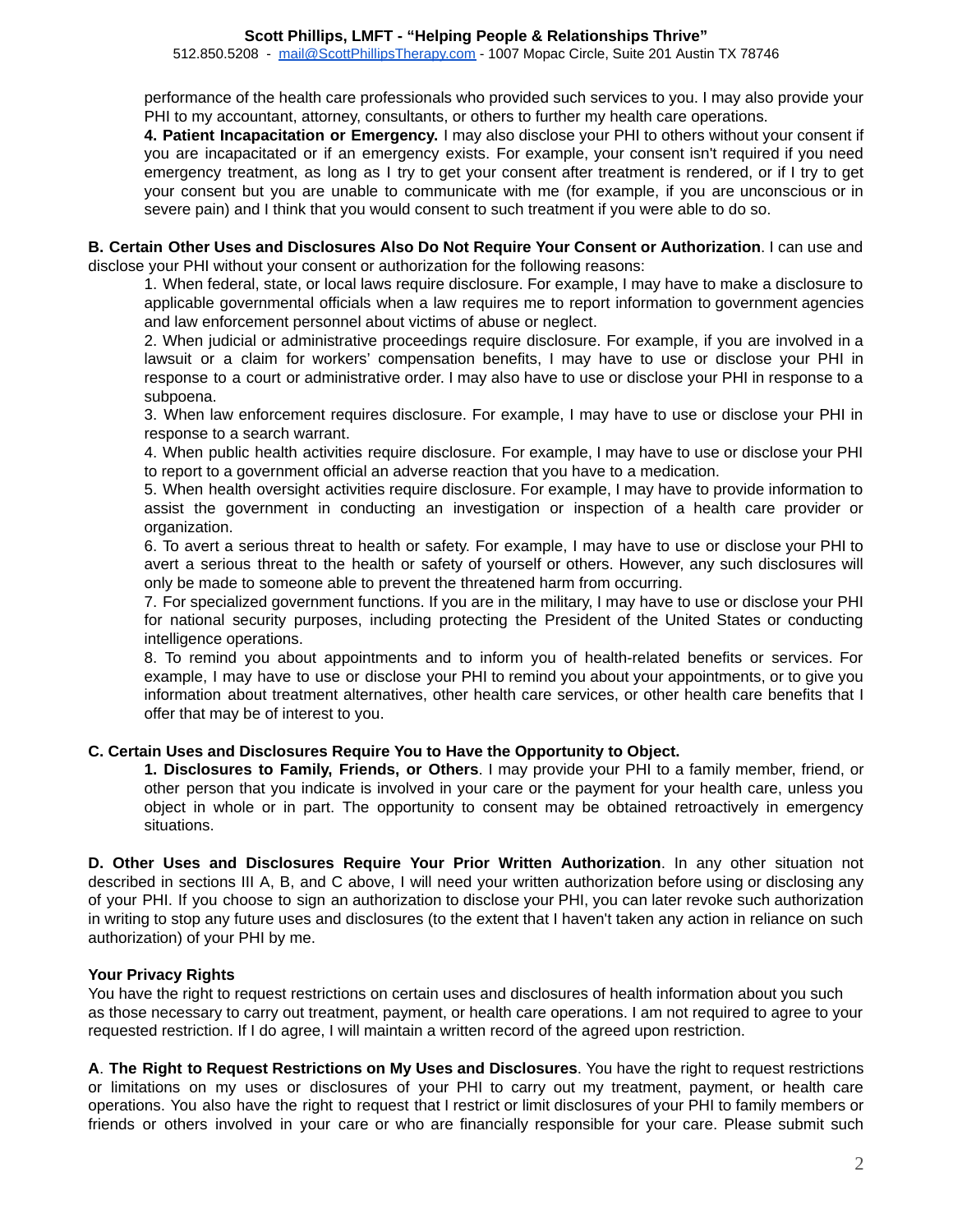#### **Scott Phillips, LMFT - "Helping People & Relationships Thrive"**  512.850.5208 - [mail@ScottPhillipsTherapy.com](mailto:mail@ScottPhillipsTherapy.com) - 1007 Mopac Circle, Suite 201 Austin TX 78746

 requests to me in writing. I will consider your requests, but I am not legally required to accept them. If I do accept your requests, I will put them in writing and I will abide by them, except in emergency situations. However, be advised, that you may not limit the uses and disclosures that I am legally required to make.

 **B. The Right to Choose How I Send PHI to You** . You have the right to request that I send confidential information to you to at an alternate address (for example, sending information to your work address rather than your home address) or by alternate means (for example, e-mail instead of regular mail). I must agree to your request so long as it is reasonable and you specify how or where you wish to be contacted, and, when appropriate, you provide me with information as to how payment for such alternate communications will be handled. I may not require an explanation from you as to the basis of your request as a condition of providing communications on a confidential basis.

# **C. The Right to Inspect and Receive a Copy of Your PHI.**

 You have the right to inspect and copy protected health information about you by making a specific request to do so in writing. This right to inspect and copy is not absolute – in other words, I am permitted to deny access for specified reasons. For instance, you do not have this right of access with respect to my "psychotherapy notes." The term "psychotherapy notes" means notes recorded (in any medium) by a health care provider who is a mental health professional documenting or analyzing the contents of conversation during a private counseling session or a group, joint, or family counseling session and that are separated from the rest of the individual's medical (includes mental health) record. The term excludes counseling session start and stop times, the modalities and frequencies of treatment furnished, and any summary of the following items: diagnosis, functional status, the treatment plan, symptoms, prognosis, and progress to date.

 **D. The Right to Receive a List of the Disclosures I Have Made.** You have the right to receive an accounting from me of the disclosures of protected health information made by me in the six years prior to the date on which the accounting is requested. As with other rights, this right is not absolute. The list will not include disclosures made for my treatment, payment, or health care operations; disclosures made to you; disclosures you authorized; disclosures incident to a use or disclosure permitted or required by the federal privacy rule; disclosures made for national security or intelligence; disclosures made to correctional institutions or law enforcement personnel.

 **E. The Right to Amend Your PHI.** If you believe that there is a mistake in your PHI or that a piece of important information is missing, you have the right to request that I correct the existing information or add the missing information. You must provide the request and your reason for the request in writing. You have the right to amend information in my records by making a request to do so in a writing that provides a reason to support the requested amendment. This right to amend is not absolute – in other words, I am permitted to deny the requested amendment for specified reasons. You also have the right, subject to limitations, to provide me with a written addendum with respect to any item or statement in your records that you believe to be incorrect or incomplete and to have the addendum become a part of your record.

**F. The Right to Receive a Paper Copy of this Notice**. You have the right to receive a paper copy of this notice even if you have agreed to receive it electronically.

PLEASE NOTE: In order to avoid confusion or misunderstanding, I ask that if you wish to exercise any of the rights enumerated above, that you put your request in writing and deliver or send the writing to me. If you wish to learn more detailed information about any of the above rights, or their limitations, please let me know. I am willing to discuss any of these matters with you. As mentioned elsewhere in this document, I am the Privacy Officer of this practice.

## **My Duties**

 I am required by law to maintain the privacy and confidentiality of your personal health information. This notice is intended to let you know of my legal duties, your rights, and my privacy practices with respect to such information. I am required to abide by the terms of the notice currently in effect. I reserve the right to change the terms of this notice and/or my privacy practices and to make the changes effective for all protected health information that I maintain, even if it was created or received prior to the effective date of the notice revision. If I make a revision to this notice, I will make the notice available at my office upon request on or after the effective date of the revision and I will post the revised notice in a clear and prominent location.